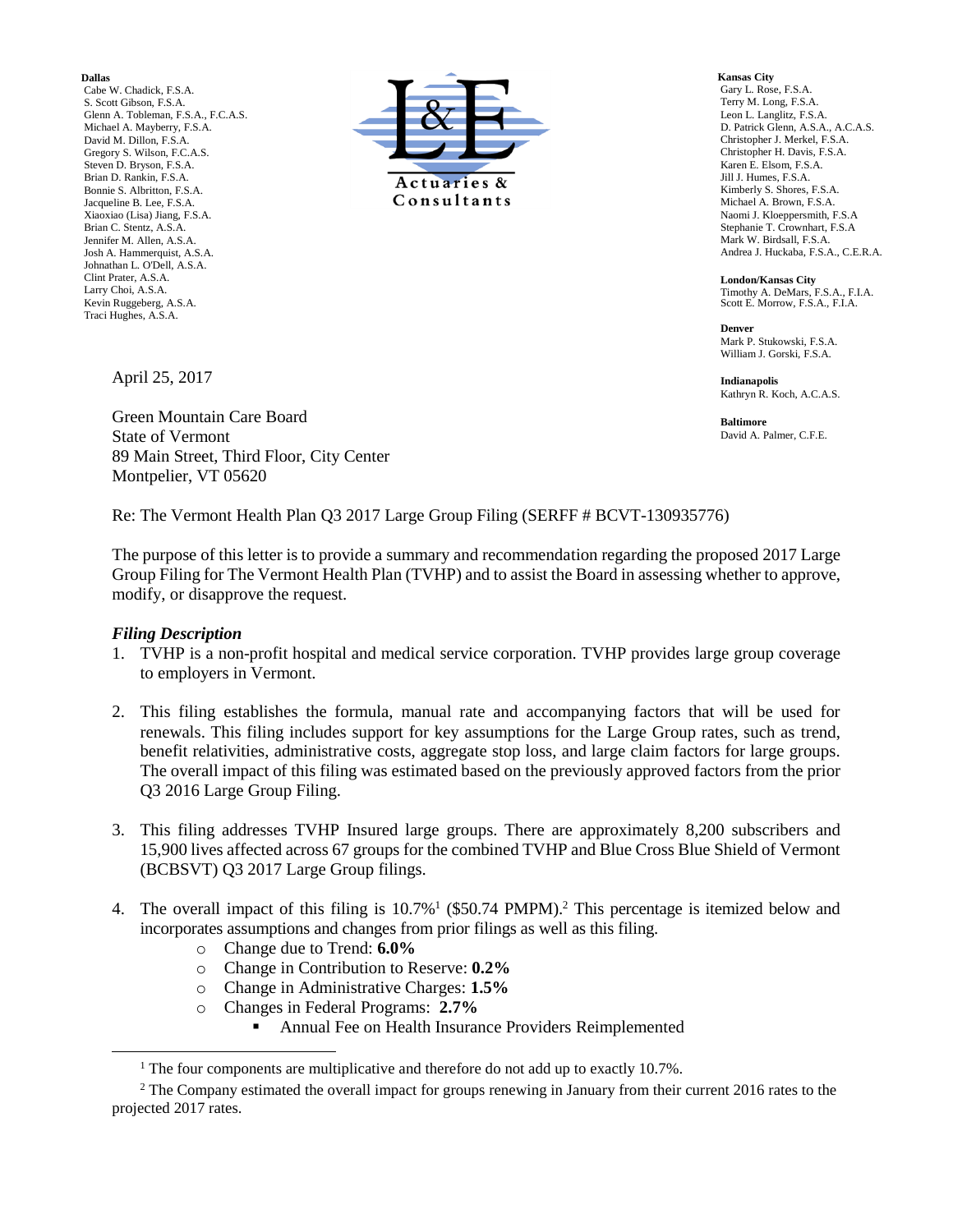## *Standard of Review*

Pursuant to Green Mountain Care Board (Board) Rule 2.000 Health Insurance Rate Review, this letter is to assist the Board in determining whether the requested rate is affordable, promotes quality care, promotes access to health care, protects insurer solvency, and is not unjust, unfair, inequitable, misleading, or contrary to the law, and is not excessive, inadequate, or unfairly discriminatory.

### *Summary of the Data Received*

TVHP provided the proposed methodology used to calculate the Insured large group premiums for groups renewing after approval of this filing. The Company provided exhibits and support for each component of the premium development, including trend, administrative costs, contribution to reserves, risk charge factors, network changes and large claim factors.

For medical trend development, the Company used claims incurred between November 1, 2012 and August 31, 2016, paid through October 31, 2016. Completion factors were used to estimate the ultimate incurred claims based on best estimates (i.e. no margin for conservatism was included).

The data includes claims from BCBSVT Cost Plus groups, BCBSVT Administrative Services Only (ASO) groups, BCBSVT Insured Large Groups and TVHP Insured Large Groups. BCBSVT and TVHP cover substantially similar populations under similar benefit packages. The Company felt that combining these homogeneous populations created greater consistency and credibility within the trend factor development. Adjustments were made to the data to reflect network differences between the two companies.

BCBSVT ASO groups are included in the development of the large claim factors, trend factors, benefit relativity factors, and stop loss factors. The Company indicated that ASO groups generally have similar benefits and use the same network contracts as the Insured and Cost Plus groups. It was noted that adding this experience increases the credibility of the experience basis for the factor development.

#### *Company's Analysis*

1. *Medical Trend Development:* The Company is requesting a total allowed medical trend of 6.0%. This total allowed medical trend amount is broken down into 1.3% for utilization and intensity and 4.7% for unit cost.

# **Utilization and Intensity**

The Company normalized the allowed costs to remove the impact of unit cost changes and to isolate the change in utilization and intensity of services. This data was then analyzed by using exponential regression over the 24-month time period ending August 2016, which resulted in a utilization trend of 1.5%. The Company felt this analysis overstated the utilization trend. Because monthly regressions can be unduly influenced by the beginning and end months in the experience period, the Company tested various end dates for the 24-month regression and calculated utilization trends ranging from 0.3% to 1.7%.

Alternatively, the Company calculated a year-over-year rolling PMPM utilization trend of 0.9% for the year ending August 2016. The Company selected a 1.0% utilization trend to balance the results from the various calculations and to maintain consistency with the utilization trend in the most recently approved Large Group filing.

The Company also demonstrated that the historical utilization and intensity trends have been impacted by large groups buying plans with lower actuarial values over the last several years. This "buy-down" effect reduces the induced utilization for the insured members. The Company used a 24-month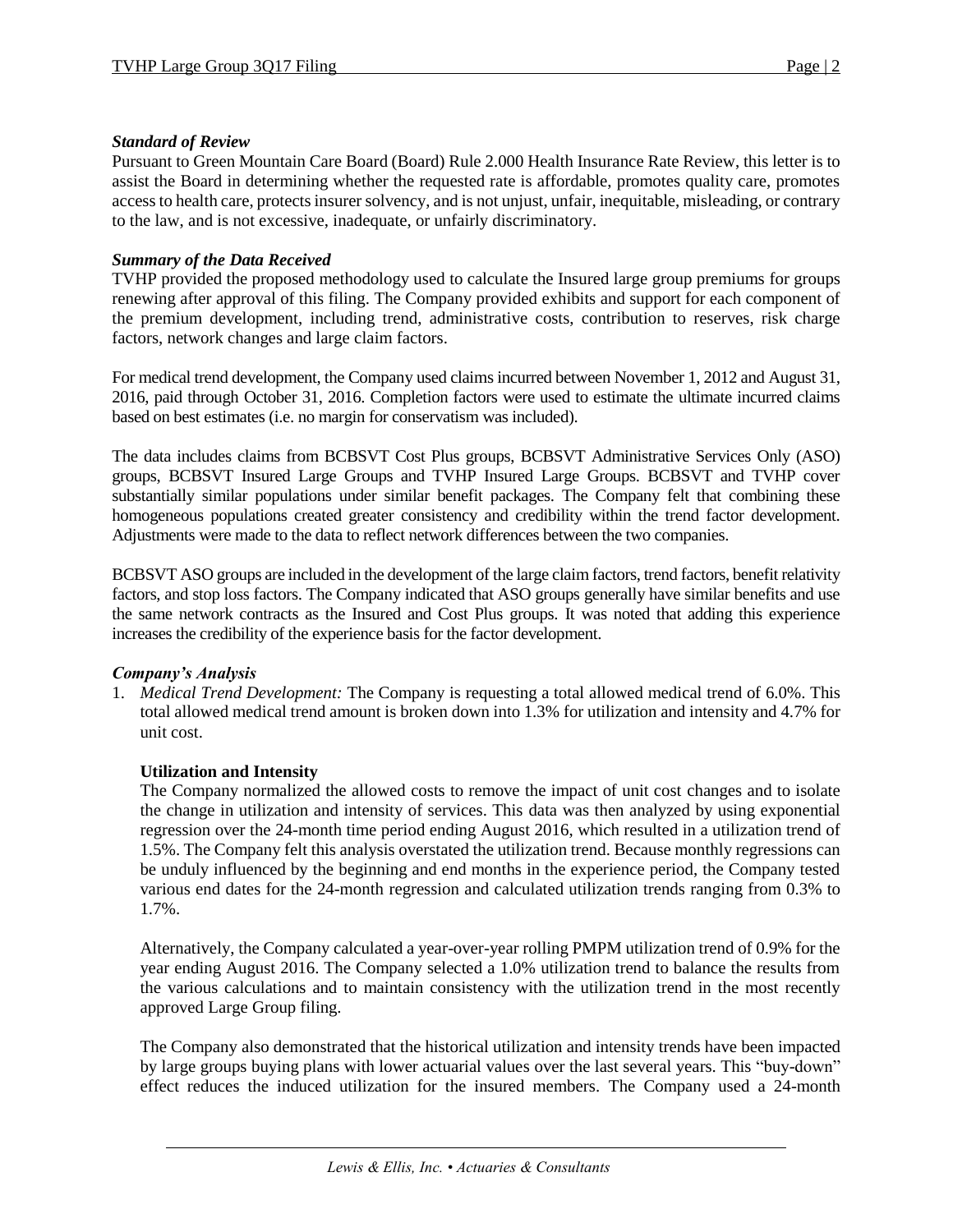regression to estimate the impact of the benefit "buy-down" effect of 0.3%, which resulted in an estimated utilization and intensity trend assumption of 1.3%.

# **Unit Cost Trend**

The unit cost trend for medical trend is projected to be 4.7% based on an analysis of the hospital budget increases implemented during 2016 as well as other providers in the TVHP service area. The Company started with the assumption that the GMCB would approve hospital budgets for October 1, 2017 and October 1, 2018 that support identical commercial increases as the approved increases for October 1, 2016. Then, Provider Contracting provided estimates for specific facilities in 2017 and 2018 that replaced the assumptions noted above.

Similarly, providers within the TVHP service area were assumed to have overall 2017 and 2018 budget increases as those implemented during calendar year 2016, except when Provider Contracting provided an estimate for a specific facility. Unit cost increases for providers outside the TVHP service area were derived from the Fall 2016 Blue Trend Survey<sup>3</sup>.

### **Total Allowed Medical Trend**

 $\overline{\phantom{a}}$ 

The utilization and intensity trend of 1.3% combined with the unit cost trend of 4.7% results in total allowed medical trend of 6.0%.

2. *Pharmacy Trend Development:* The Company is requesting a total allowed pharmacy trend of 11.0%. The pharmacy trends are calculated using 24 months of historical data ending September 2016, which is modeled using an exponential regression. The Company analyzed 24 months of data in order to best capture an adequate amount of the most recent history of drug costs.

The Company modeled the cost for generic and brand drugs individually. However, to analyze utilization patterns, they combined the data for generic and brand drugs. A separate adjustment was then made to split the generic and brand utilization based on the projected GDR (elaborated further in section 3). The Company modeled only the total PMPM trends for specialty drugs due to their relatively low utilization and high cost nature (elaborated further in section 4). The following table shows the results of the Company's analysis and the requested 11.0% overall allowed pharmacy trend.

| <b>Pharmacy Trends</b> | Cost   | <b>Utilization</b> | <b>Total</b> |
|------------------------|--------|--------------------|--------------|
| <b>Generic</b>         | 5.1%   | 2.1%               | 7.2%         |
| <b>Brand</b>           | 15.6 % | $-8.5\%$           | 5.7 %        |
| <b>Specialty</b>       | N/A    | N/A                | 19.3%        |
| <b>Total</b>           | N/A    | N/A                | 11.0%        |

3. *Pharmacy Trend Adjustment – Generic Dispensing Ratio:* The generic dispensing ratio (GDR) is a measure of the percentage of pharmacy utilization attributable to generic drugs. The Company's drugby-drug analysis shows that the GDR is expected to increase at a similar rate to the projection in the prior filing.

<sup>&</sup>lt;sup>3</sup> The Fall 2016 Blue Trend Survey is a proprietary and confidential dissemination of the BlueCross BlueShield Association.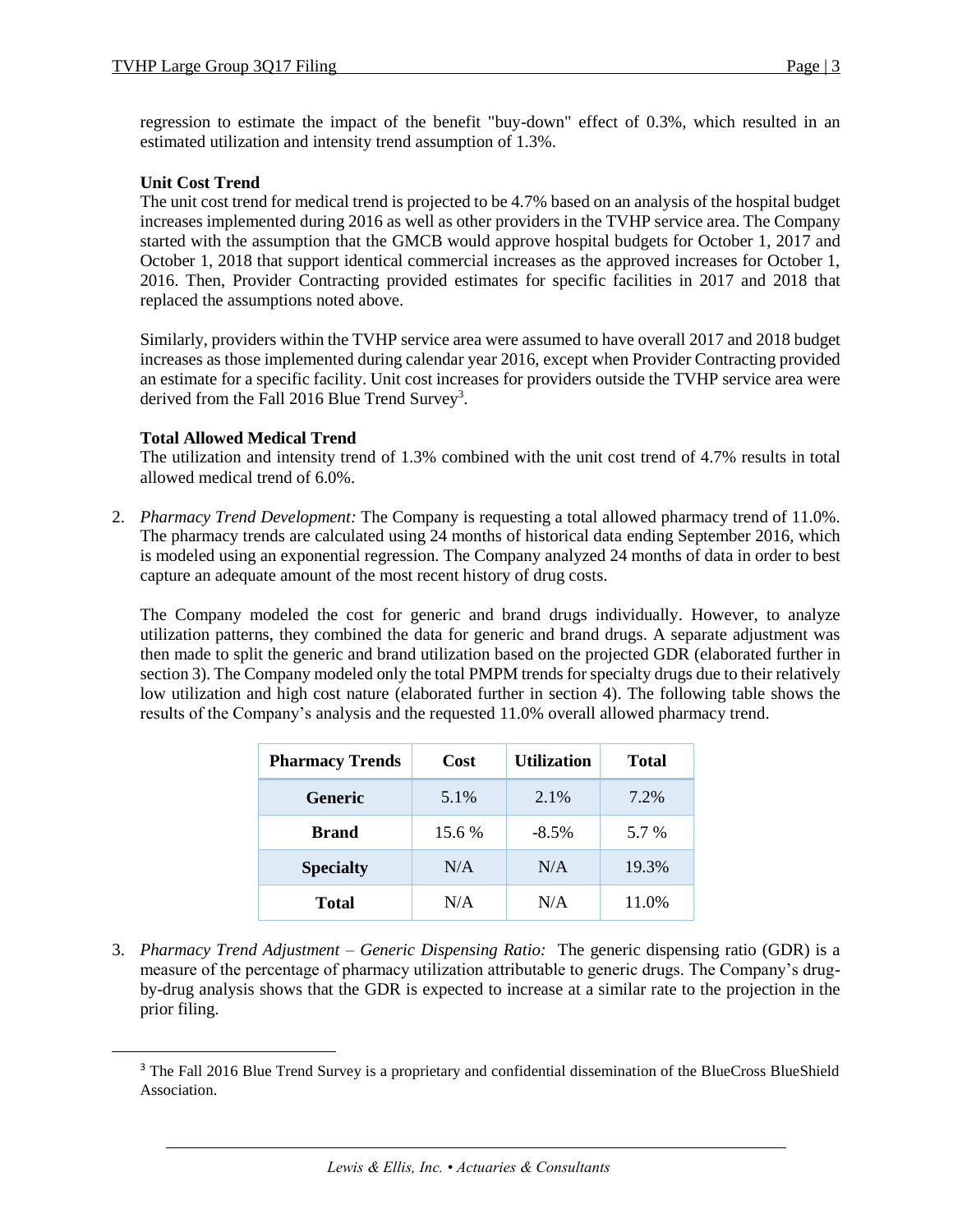$\overline{\phantom{a}}$ 

Based on the current distribution of days supply and a list of brands expected to move to generic in the projected period, as provided by their Pharmacy Benefit Manager, the Company projected the GDR to reach 89.0% in the projection period. This is an increase of 0.5% over the prior filing's assumption of 88.5%, which was calculated using the same methodology.

4. *Pharmacy Trend Adjustment – Expensive Specialty Drugs:* The Company made specific adjustments for specialty drugs that treat hepatitis C, which began in January 2014. In addition, other high-cost or high-utilization drugs have entered the market recently. These include treatments for cystic fibrosis and PCSK9 inhibitors<sup>4</sup> used to treat high cholesterol in patients with familial hypercholesterolemia (FH). First, the Company recalculated the specialty drug trend after excluding the hepatitis C and other new specialty drugs from the historical data. This increased the 24 month regression trend from 14.9% to 17.3%.

To project the cost of hepatitis C treatments, the Company reviewed the 2015 and year to date 2016 experience. The Company projected 30 hepatitis C claimants in 2018 based on the ratio of claimants to members in 2015. The distribution amongst the various drugs that are available was projected to be similar to the experience in 2015. The monthly cost based on Company experience is approximately \$30,000 and the average treatment is 3.7 months, which results in a total projected cost of \$3.3 million in 2018.

To determine the total projected cost of treatments attributed to PCSK9 inhibitors, the Company cited current FH incidence studies, as well as the prevalence of patients who have had a heart attack and then failed two different high-dose statins for 60 days. Based on current membership, this results in an expected 16 members that will use a PCSK9 inhibitor in 2018. The annual cost of treatment was indicated to be \$14,000 per year, for a projected total cost of approximately \$225,000. TVHP's policy is to immediately approve PCSK9 inhibitors for patients who have had a heart attack and failed two different high-dose statins.

Orkambi is a new drug used to treat a specific mutation of the cystic fibrosis that was cited to be found in roughly 50% of those patients. This drug is only prescribed to patients age 12 and older, and TVHP indicated that they expect 8 of their large group members will take Orkambi. The annual cost was indicated to be approximately \$247,000 per year, for a projected total cost of \$2.0 million.

The table below provides a detailed breakdown of the 19.3% specialty drug trend development. Note that the pharmacy cost estimates are not adjusted for the expected rebates because the rebates are accounted for in a separate step in the rating methodology.

<sup>4</sup> PCSK9 inhibitors in the formulary include Praluent, which was approved by the FDA on July 24, 2015, and Repatha, which was approved by the FDA on August 27, 2015.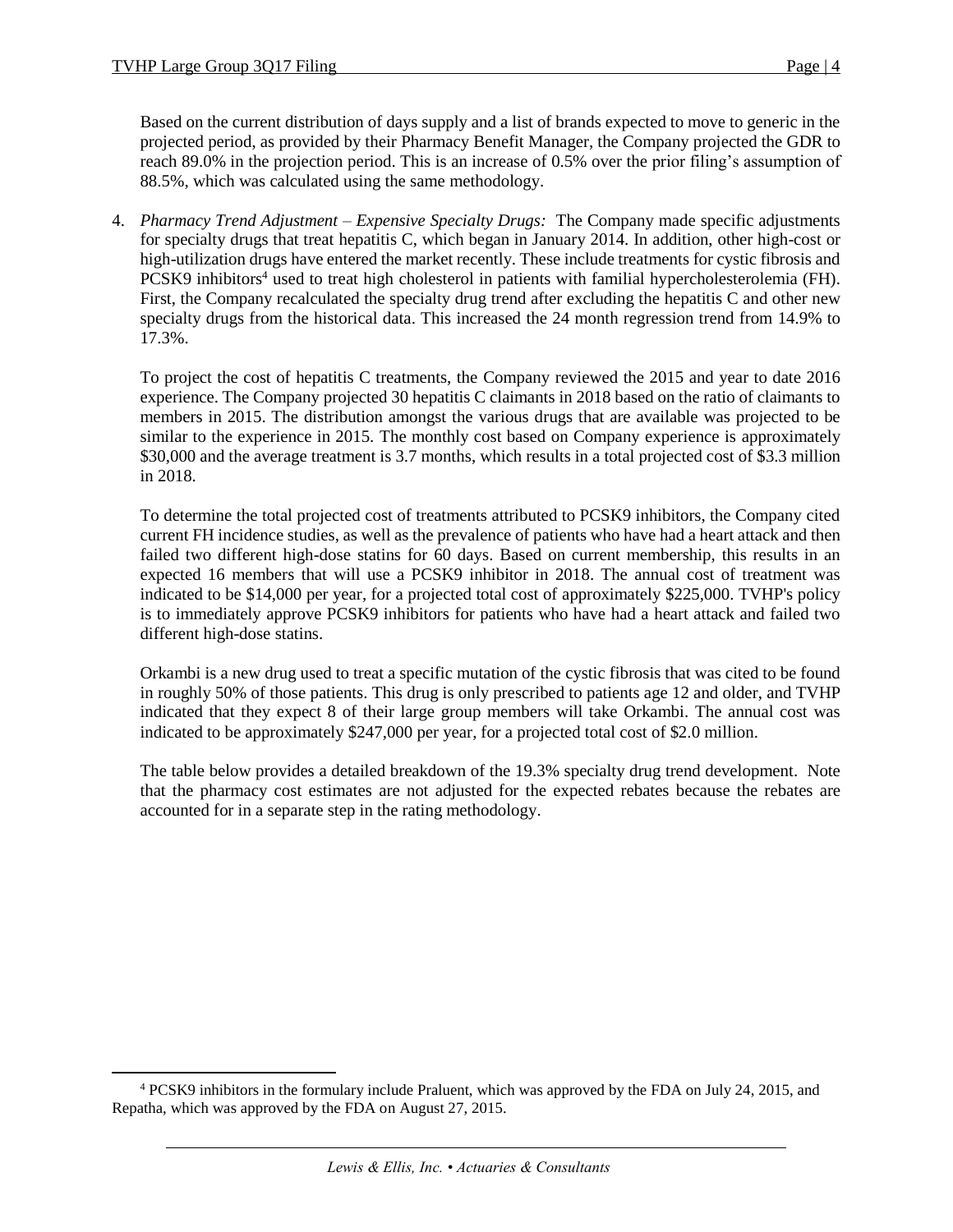$\overline{\phantom{a}}$ 

| <b>Pharmacy Specialty Claims in the Experience</b>                  | \$29,473,842          |
|---------------------------------------------------------------------|-----------------------|
| <b>Claims Removed from the Experience</b>                           | \$2,712,688           |
| $He$ <i>patitis</i> $C$                                             | \$2,393,099           |
| <b>PCSK9</b> Inhibitors                                             | \$51,939              |
| Orkambi                                                             | \$267,651             |
| <b>Pharmacy Specialty Claims without Excluded Drugs</b>             | \$26,761,154          |
| Projected Specialty Claims using a 17.3% trend for 27 months        | \$38,313,061          |
| Adding Incremental Cost of Excluded Drugs for the Projection Period | \$5,496,992           |
| $He$ <i>patitis</i> $C$                                             | \$3,297,770           |
| <b>PCSK9</b> Inhibitors                                             | \$225,344             |
| Orkambi                                                             | \$1,973,878           |
| <b>Restated Projected Specialty Claims</b>                          | \$43,810,053          |
| <b>Restated Annual Specialty Trend</b>                              | $19.3\%$ <sup>5</sup> |

5. *Leverage Adjustments to Allowed Trends:* The Company analyzed allowed trends to reduce the effect of benefit changes on observed trends. Therefore, adjustments for trend leveraging were made in order to convert the allowed trends into paid trends. The paid trends are what will actually be applied to large group experience to develop premiums. The leveraged trend values were calculated using the Company's Benefit Relativity models<sup>6</sup> by calculating the change in paid claims with and without the allowed trends. The paid trends are summarized in the table below.

|                | <b>Allowed Trends</b> | <b>Paid Trends</b> |
|----------------|-----------------------|--------------------|
| <b>Medical</b> | $6.0\%$               | 7.1%               |
| Drug           | 11.0%                 | 12.2%              |
| <b>Total</b>   | 6.9%                  | 8.0%               |

The total allowed trend is responsible for a 6.0% increase in premium.

- 6. *Administrative Costs:* Three components make up the 25.0%<sup>7</sup> increase to administrative charges, which increases the premiums by 1.5% (federal fees are elaborated further in section 7):
	- *Administrative Trend (2.4%):* The proposed administrative costs were developed by trending forward the actual administrative costs for the year ending October 2016. The assumed trend reflects the Company's assumption that wages and benefits will increase at 3.0%, while other operating costs and membership are expected to remain at current levels.
	- *Increase in Total TVHP Membership (-0.4%)*: In 2018, TVHP is projecting an increase in overall membership. Fixed expenses will be distributed among a larger pool of members, which results in a decrease in the total PMPM administrative charges.

<sup>&</sup>lt;sup>5</sup> The annual specialty trend calculation is:  $(\$43,810,053 / \$29,473,842)$  ^ (12 / 27) - 1

<sup>&</sup>lt;sup>6</sup> The Company uses the Benefit Relativity modes to calculate the impact of cost sharing for each of the plans that they offer.

<sup>&</sup>lt;sup>7</sup> The three components are multiplicative and therefore do not add up to exactly 25.0%. In the initial filing, an error was made in the calculation of the projected administrative costs. The Company noted the mistake in a response and that the increase should have been filed as 27.9%. The Company has elected to not correct the filing for this error, keeping the total administrative increase as filed at 25.0%.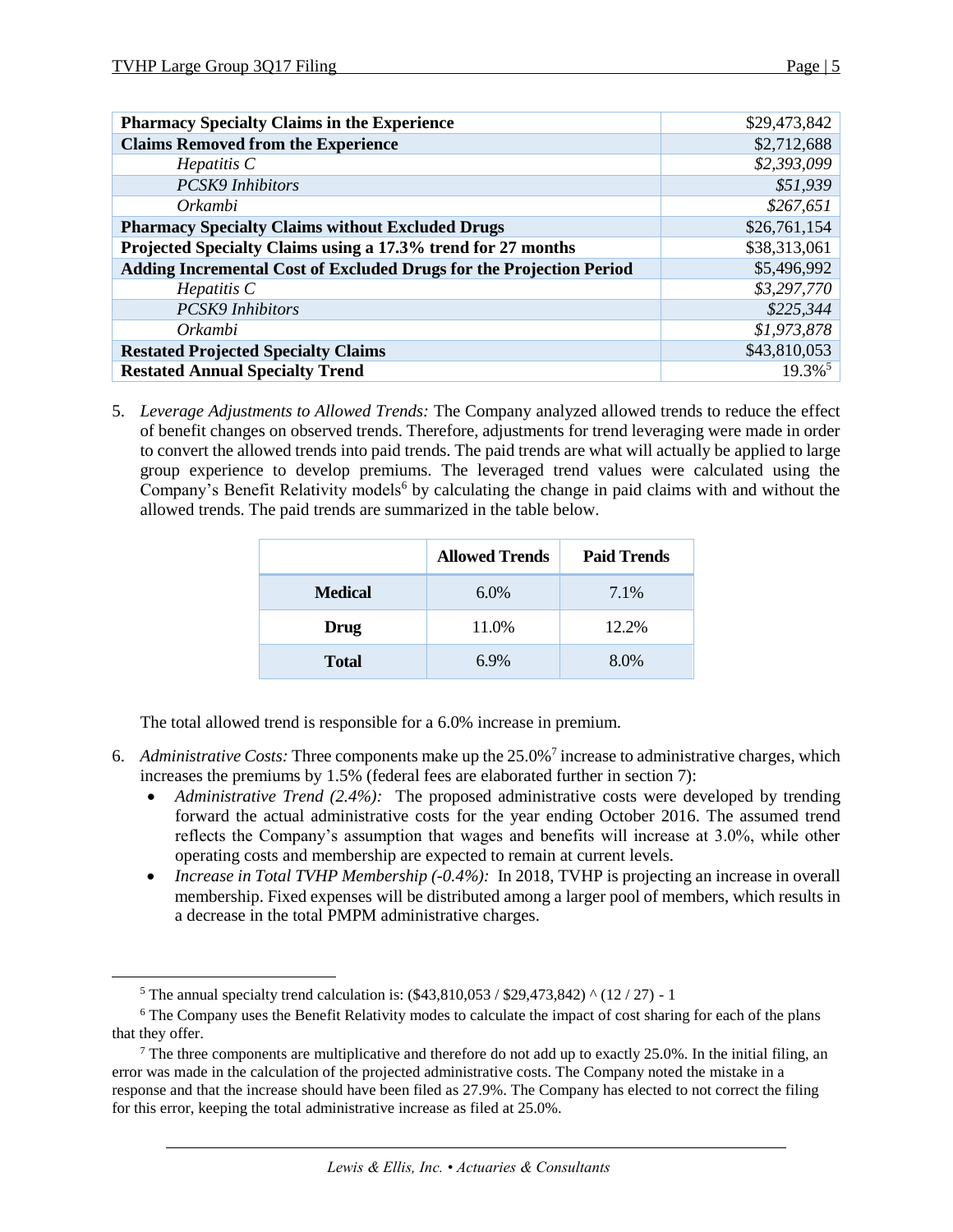- *Updated Cost Allocation, Membership Shifts and Other Administrative Items (22.6%):* During 2015, TVHP completed a comprehensive cost accounting study, which increased the proportion of administrative charges that are allocated to large groups. The results were refreshed in 2016 to reflect known operational changes. In prior filings, the administrative costs from Large Group Insureds and Cost Plus groups were combined to calculate the base administrative charges. As of January 2018, a Cost Plus group with over 98% of the membership in this line of business is moving to an ASO arrangement. Therefore, only Insured Groups were used to calculate base administrative costs, which results in a significantly smaller block of business to spread administrative costs specific to Large Groups. Other administrative items are further detailed in the confidential response to the letter dated April 3, 2017.
- 7. *Federal Fees:* The Consolidated Appropriation Act of 2016 temporarily suspended the collection of the insurer fee for 2017. According to current law, the insurer fee will be collected again starting in 2018, and TVHP has estimated that the fee is approximately 2.6% of premium in 2018 and 2019. The insurer fee increases the requested rate increase from 8.0% to 10.7%. Should the current law be repealed and the insurer fee and Patient-Centered Outcomes Research Institute Fee are no longer collected, the rating formula will be modified and the rate increase will be reduced to 8.0%.
- 8. *Contribution to Reserves (CTR):* The proposed CTR is 2.0% for Insured Large Groups. The Company demonstrated that a minimum CTR of 1.4% is required for the Fully Insured Large Groups to maintain RBC levels at the midpoint of the Company's target RBC range due to the impact of the premium increase. The proposed CTR enables the Company to remain financially strong and manage CTR to an adequate long-term level.

# *Lewis & Ellis (L&E) Analysis*

1. *Medical Trend Development:* To evaluate the reasonableness of the Company's approach, L&E reviewed the annual change in the total allowed medical claims for the prior 24 months. This analysis resulted in an allowed medical trend of 5.5%. An additional 0.3% factor was applied to adjust the historical data which includes a reduction in the induced utilization due to the "buy-down" effect over this time period. Therefore, L&E's best estimate is a total Medical trend of 5.8%.

# **Utilization and Intensity**

To review the Company's assumed 1.3% utilization and intensity trend for reasonableness, L&E reviewed both the utilization and the benefit "buy-down" impact using monthly regressions. The results of the analysis are in the table below.

| <b>Regression</b> | <b>Utilization</b><br><b>Trend</b> | <b>Benefit "Buy-</b><br>Down" | <b>Utilization Trend</b><br><b>Adjusted for "Buy-Down"</b> |
|-------------------|------------------------------------|-------------------------------|------------------------------------------------------------|
| 46 Months         | 0.6%                               | 0.3%                          | $0.9\%$                                                    |
| 36 Months         | 1.2%                               | 0.5%                          | 1.7%                                                       |
| 24 Months         | $1.5\%$                            | $0.3\%$                       | 1.8%                                                       |

It is evident from the table that the utilization before and after the adjustment for the benefit "buydown" impact has been trending upward in recent years. Therefore, the Company's projected 1.3% utilization trend is reasonable and appropriate.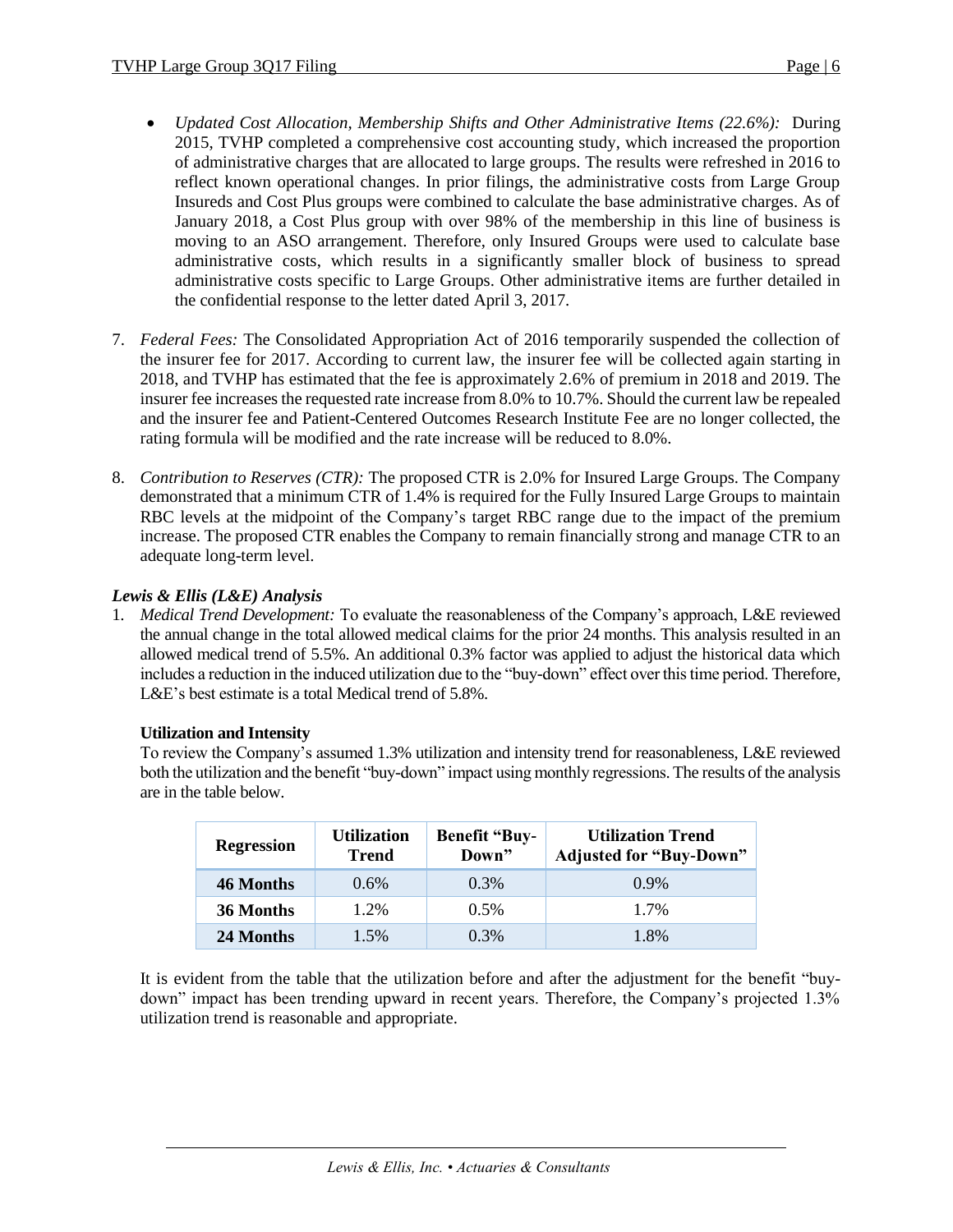# **Unit Cost**

L&E reviewed the confidential support for the unit cost trend that was provided by the Company, and it appears to be reasonable and appropriate.

| <b>Regression</b> | <b>Medical</b><br>Trend <sup>8</sup> | <b>Benefit</b><br>"Buy-Down" | <b>Revised Medical</b><br><b>Trend</b> |
|-------------------|--------------------------------------|------------------------------|----------------------------------------|
| 46 Months         | 4.4%                                 | 0.3%                         | 4.7%                                   |
| 36 Months         | 5.2%                                 | 0.5%                         | 5.7%                                   |
| 24 Months         | 5.5%                                 | 0.3%                         | 5.8%                                   |

# **Total Allowed Medical Trend**

Actual results will vary from the projected amount due to random fluctuations and unpredictable changes in the market. The estimated range for the actual results is 3.9% to 7.8%. Each of the numbers within the estimated range are not equally likely, that is the trends on the low and high end are not as likely to occur as the trends in the middle of the range.<sup>9</sup>

The Company's revised proposed total allowed medical trend of 6.0% is higher than L&E's best estimate. It is important to note that L&E used the regression analysis to measure the overall reasonableness of TVHP's detailed calculations. In addition, TVHP's projected trend amount fits comfortably within the estimated range of actual results. Therefore, L&E considers the Company's revised allowed medical trend of 6.0% to be reasonable and appropriate.

2. *Pharmacy Trend Development:* In past filings, reviewing the historical claims data on a total PMPM basis did not produce reasonable results due to the slowing growth of the GDR, drugs losing their patents in the projection period, and the adjustments to the future contract terms with the Company's pharmacy benefit manager. However, in this filing the growth in the GDR is consistent with the experience and the future contract adjustments were moved to a different step in the rating formula. Therefore, L&E reviewed the 24 month regression on the combined pharmacy claims, which produced an estimated trend of 9.7%.

The estimated range for the actual results is 7.8% to 11.6%. Each of the numbers within the estimated range are not equally likely, that is the trends on the low and high end are not as likely to occur as the trends in the middle of the range. The Company made an error in the specialty drug trend calculation in the original filing (elaborated further in section 4). Correcting this error reduces the specialty trend from 19.3% to 18.4% and reduces the overall allowed pharmacy trend from 11.0% to 10.6%. The overall rate increase is decreased by approximately 0.06%. L&E considers the Company's allowed pharmacy trend of 10.6% to be reasonable and appropriate.

Additionally, L&E reviewed the Company's more discrete method to project the pharmacy trend. The adjustments that the Company made are discussed in sections 3 and 4.

3. *Pharmacy Trend Adjustment – Generic Dispensing Ratio:* The chart below shows the rolling 12-month average GDR from January 2015 to December 2016 as well as the projected GDR for the next 2 years. The projected growth in the GDR is consistent with the recent experience.

 $\overline{\phantom{a}}$ 

<sup>8</sup> Medical trend includes unit cost and utilization.

 $9$  For example, the probability that the actual trend will be centered around the best estimate (between 5.7% and 5.9%) is over 30% higher than being near the low end of the range (between 3.9% and 4.1%).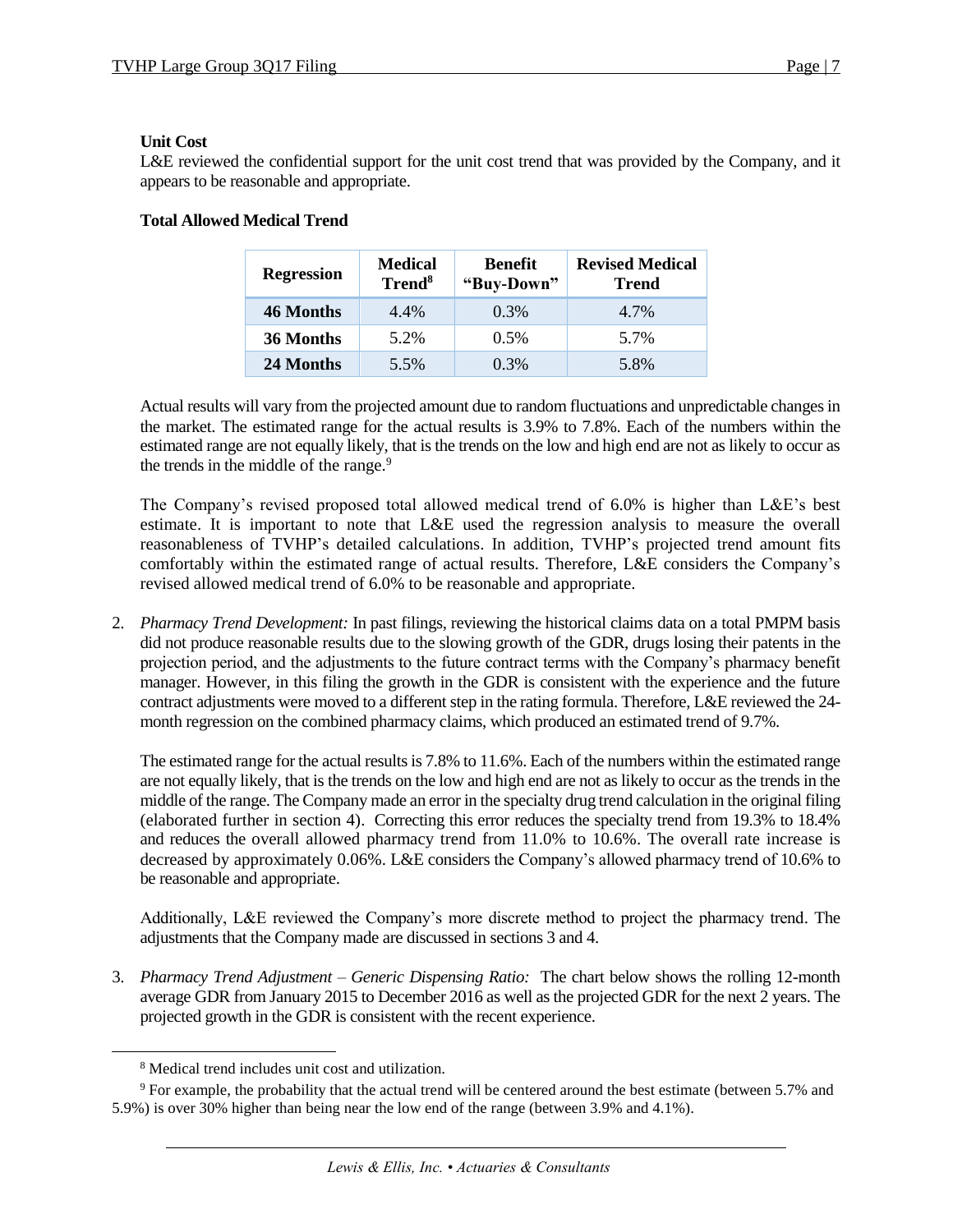| <b>Historical</b> | <b>Rolling 12</b><br><b>Month GDR</b> | Semi-Annual<br><b>Increase</b> |
|-------------------|---------------------------------------|--------------------------------|
| December 2015     | 85.9%                                 |                                |
| <b>June 2016</b>  | 86.1%                                 | 0.2%                           |
| December 2016     | 86.7%                                 | $0.7\%$                        |
|                   |                                       |                                |
|                   |                                       |                                |
| <b>Projected</b>  | <b>Rolling 12</b><br><b>Month GDR</b> | Semi-Annual<br><b>Increase</b> |
| <b>June 2017</b>  | 87.3%                                 | $0.7\%$                        |
| December 2017     | 87.9%                                 | 0.6%                           |
| <b>June 2018</b>  | 88.5%                                 | $0.7\%$                        |

While the chart shows that the historical trends have become relatively stabilized, L&E believes that it is more important to focus on the approach used by the Company to project the GDR. The approach used in the current filing is the same as the approach from last year's filing, which was found to be reasonable and appropriate. The projected GDR would be expected to slow down as the GDR approaches its limit of 100%. The Company projections demonstrate a slight acceleration over recent historical months. L&E considers the approach to project the GDR to be reasonable and appropriate.

4. *Pharmacy Trend Adjustment – Expensive Specialty Drugs:* L&E reviewed the cost per treatment for hepatitis C that the Company estimated for the projection period and determined the currently available pricing information to be reasonable.

The Company erroneously included members in the projected specialty drugs cost that were not in the experience period. Additionally, certain ICD-10 codes that should have been used in identifying the populations that may utilize specialty drugs were not included. Fixing both of these issues, decreased the cost of the specialty drugs for the projection period from \$5,496,992 to \$4,813,124 and decreased the specialty trend from 19.3% to 18.4%. The table below outlines the revised assumptions.

| <b>Pharmacy Specialty Claims in the Experience</b>                  | \$29,473,842           |
|---------------------------------------------------------------------|------------------------|
| <b>Claims Removed from the Experience</b>                           | \$2,712,688            |
| $He$ <i>patitis</i> $C$                                             | \$2,393,099            |
| <b>PCSK9</b> Inhibitors                                             | \$51,939               |
| Orkambi                                                             | \$267,651              |
| <b>Pharmacy Specialty Claims without Excluded Drugs</b>             | \$26,761,154           |
| Projected Specialty Claims using a 17.3% trend for 27 months        | \$38,313,061           |
| Adding Incremental Cost of Excluded Drugs for the Projection Period | \$4,813,124            |
| $He$ <i>patitis</i> $C$                                             | \$3,297,770            |
| <b>PCSK9</b> Inhibitors                                             | \$281,680              |
| Orkambi                                                             | \$1,233,674            |
| <b>Restated Projected Specialty Claims</b>                          | \$43,126,185           |
| <b>Restated Annual Specialty Trend</b>                              | $18.4\%$ <sup>10</sup> |

L&E also reviewed the cited cost per treatment for the other high profile drugs indicated in the pharmacy specialty drug trend development. The Company cost estimates appear to be consistent with publicly

 $\overline{\phantom{a}}$ 

<sup>&</sup>lt;sup>10</sup> The annual specialty trend calculation is:  $(\$43,126,185 / \$29,473,842)$  ^ (12 / 27) - 1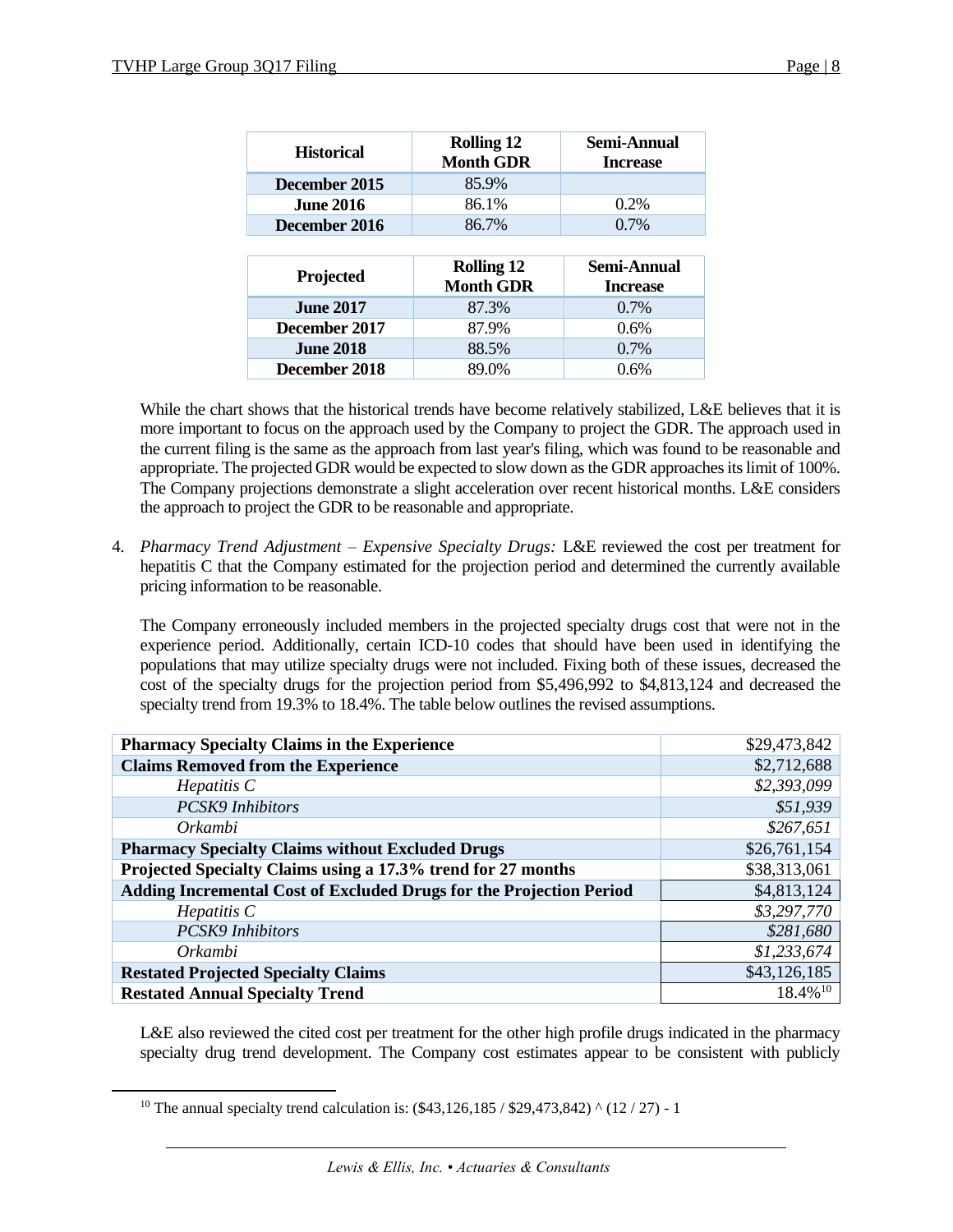available information on these drugs. Over the past couple of years, several new high-cost drugs have come to market, which has resulted in higher pharmacy trends across the health insurance industry. TVHP's indications are consistent with these developments. L&E considers the Company's projections to be reasonable and appropriate.

5. *Leveraged Adjustments to Allowed Trends:* Similar to last year's filing, the Company used their Benefit Relativity models to estimate the impact on paid claims with and without the allowed trend. The approach that the Company used to adjust allowed trends to paid trends is considered to be reasonable and appropriate. The table below shows the Company's revised allowed trends and the paid trends after leverage adjustments were made.

|                 | <b>Allowed Trend</b> | <b>Paid Trend</b> |
|-----------------|----------------------|-------------------|
| <b>Medical</b>  | 5.8%                 | 7.1%              |
| <b>Pharmacy</b> | 10.6%                | 11.8%             |
| <b>Total</b>    | 6.8%                 | 7.9%              |

- 6. *Administrative Costs:* The Company has experienced an increase in the administrative costs for the year ending October 2015. The proposed increase of 25.0% to the administrative costs reflect an increase of 1.5% to the premiums. The Company provided detailed information breaking down each source contributing to the increase in expected administrative expenses.
	- Administrative Trend (2.4%): Consistent with the prior filing, the Company's budgeted wage increase for 2017 is 3.0%, while other operating costs were assumed to remain flat. The increases due to administrative cost trend and personnel costs did not change materially from last year.
	- *Increase in Total TVHP Membership (-0.4%):* The Company used a consistent approach as the prior filing to estimate the impact of a change in the overall membership of the Company.
	- *Updated Cost Allocation, Membership Shifts and Other Administrative Items (22.6%)*: In 2015, the Company conducted a cost accounting study to reassess the allocation of their resources by line of business and the results were refreshed in 2016. The resulting reallocation of expenses increased the administrative expenses attributable to the Large Group business line. Additionally, a large Cost Plus group is moving to an ASO arrangement, which reduces the size of the block of business affected by this filing with which to spread administrative costs specific to Large Groups. Expense allocations are expected to change over time. We reviewed the confidential response to the letter dated April  $3<sup>rd</sup>$ , 2017 and consider it to be reasonable and appropriate.

The assumptions used in the each of the components appear to be reasonable and appropriate.

7. *Federal Fees:* The Consolidated Appropriation Act of 2016 temporarily suspended the Annual Fee on Health Insurance Providers ("insurer fee") for 2017. The Company estimates that this fee will increase premiums by 2.7% in 2018 when the insurer fee will be reinstated. This change in the premium appears to be reasonable and appropriate.

Currently, there has been proposed federal regulations that permanently repeal the insurer fee and the Patient-Centered Outcomes Research Institute Fee. If these fees are repealed, the net effect of these changes would reduce the overall average rate increase by 2.7%. The Company noted that these fees will be updated in the rating formula if either is repealed or modified without filing a revised rating formula.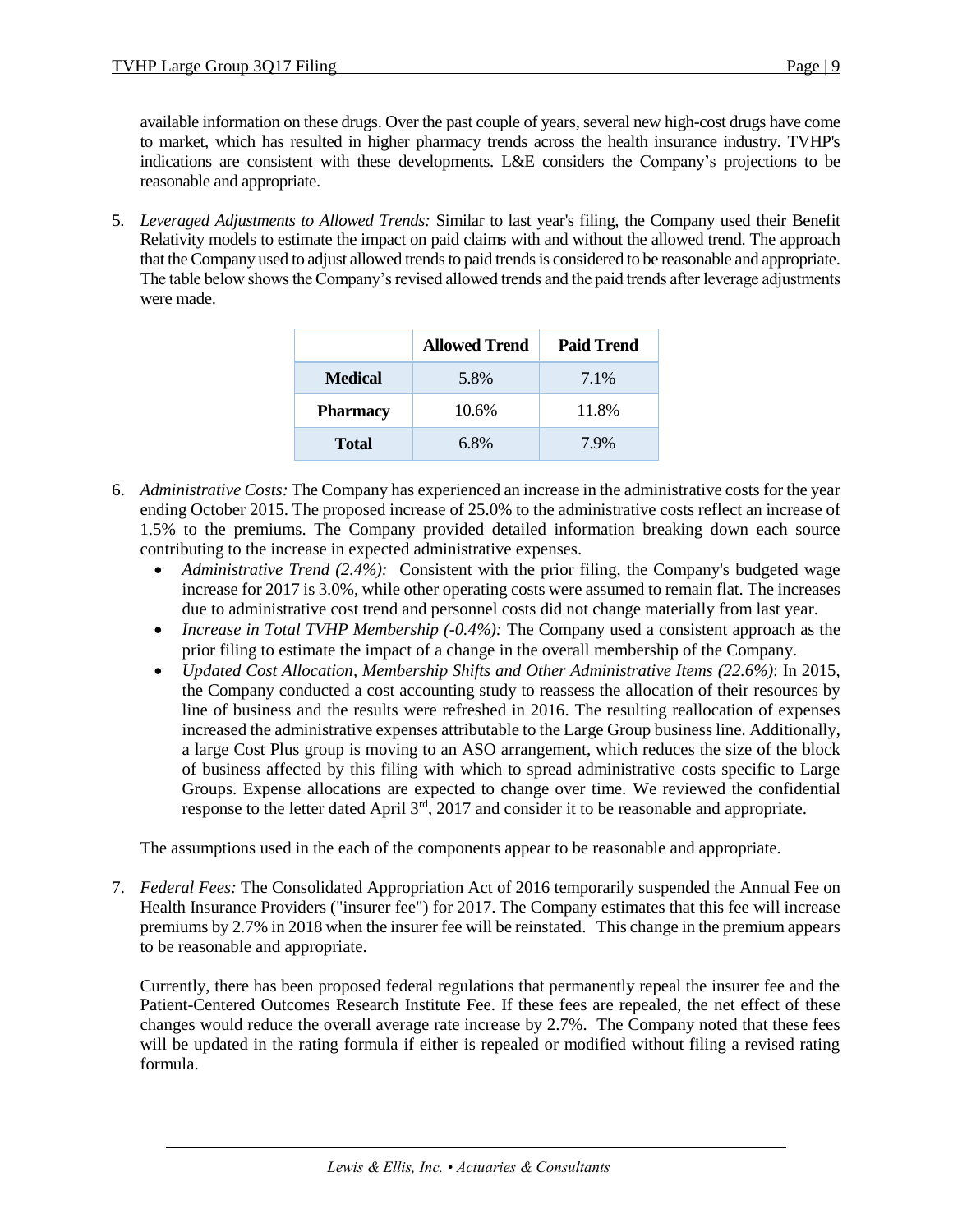8. *Contribution to Reserves:* A CTR of 1.4% for fully insured groups is required to maintain RBC levels at the midpoint of the Company's target range due to the impact of trend. L&E believes the proposed CTR of 2.0% for fully insured groups is reasonable in order to maintain RBC levels in light of medical trend and provide an adequate margin over and above the minimum to keep appropriate RBC levels in the case of an adverse event without being excessive. The emergence of new high cost drugs and unforeseen regulatory changes are examples for why they need to set the CTR higher than the minimum needed to cover trend.

While L&E believes the proposed CTR of 2.0% for fully insured groups is reasonable, reviewing the Company's current level of reserves is beyond the scope of this review. Therefore, the results of the Department of Financial Regulation's Solvency Analysis should also be considered.

### *Recommendation*

After modifications, L&E believes that this filing does not produce rates that are excessive, inadequate, or unfairly discriminatory. Therefore, L&E recommends that the Board make the following modification:

Reduce the specialty drug trend to 18.4%.

This change results in a slight decrease in the proposed rate increase from 10.7% to approximately 10.1%.

Sincerely,

 $\sqrt{m}$ 

Josh Hammerquist, ASA, MAAA Assistant Vice President & Consulting Actuary Lewis & Ellis, Inc.

 $\sim$ 

Jacqueline B. Lee, FSA, MAAA Vice President & Principal Lewis & Ellis, Inc.

 $\frac{1}{2}$ 

David M. Dillon, FSA, MAAA Vice President & Principal Lewis & Ellis, Inc.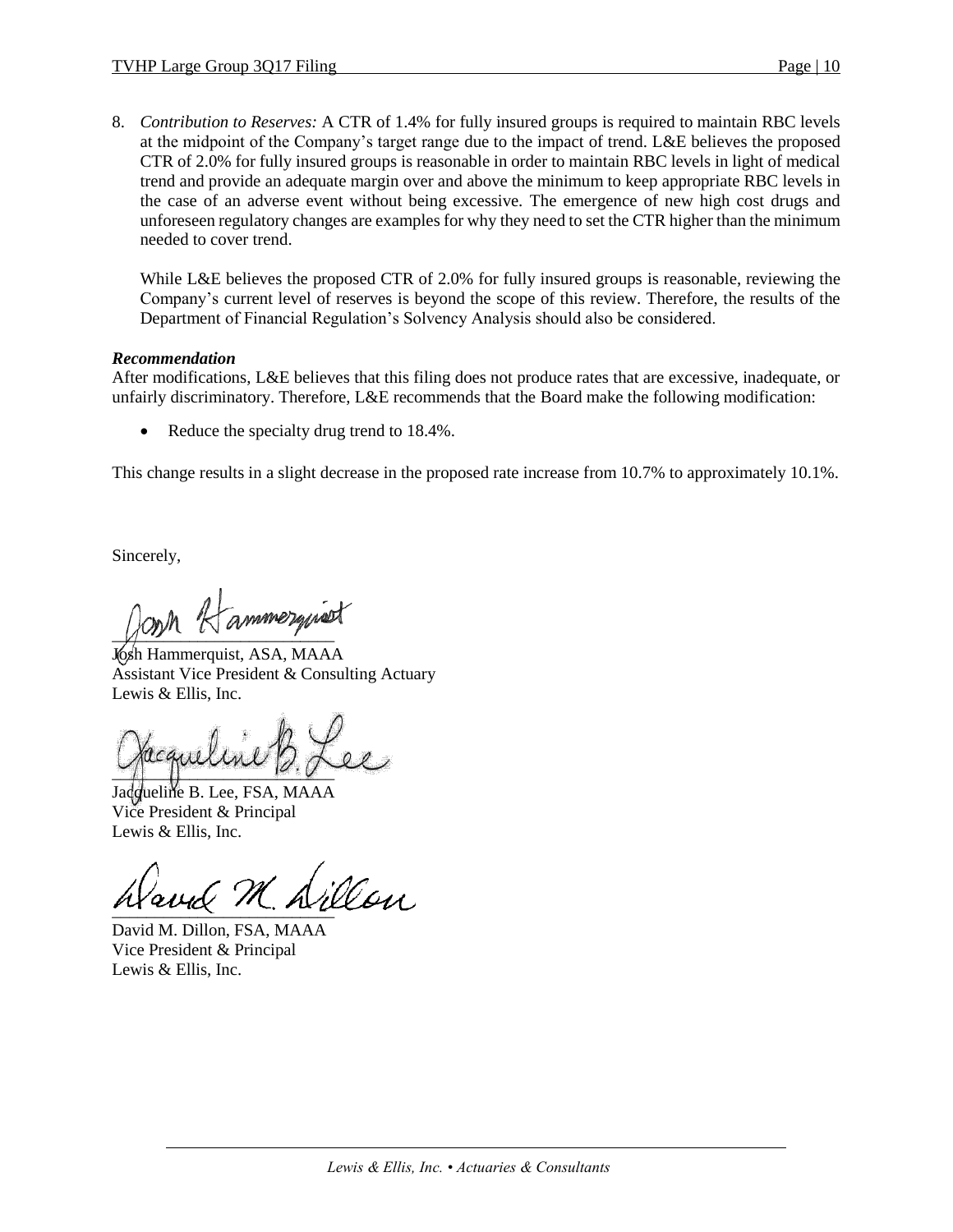# **ASOP 41 Disclosures**

The Actuarial Standards Board (ASB), vested by the U.S.-based actuarial organizations<sup>11</sup>, promulgates actuarial standards of practice (ASOPs) for use by actuaries when providing professional services in the United States.

Each of these organizations requires its members, through its Code of Professional Conduct<sup>12</sup>, to observe the ASOPs of the ASB when practicing in the United States. ASOP 41 provides guidance to actuaries with respect to actuarial communications and requires certain disclosures which are contained in the following.

### **Identification of the Responsible Actuary**

The responsible actuaries are:

- Joshua A. Hammerquist, ASA, MAAA, Assistant Vice President at Lewis & Ellis, Inc. (L&E).
- Jacqueline B. Lee, FSA, MAAA, Vice President & Principal at Lewis & Ellis, Inc. (L&E).
- David M. Dillon, FSA, MAAA, MS, Vice President & Principal at Lewis & Ellis, Inc. (L&E).

These actuaries are available to provide supplementary information and explanation. The actuaries also acknowledge that they may be acting as an advocate.

### **Identification of Actuarial Documents**

The date of this document is April 25, 2017. The date (a.k.a. "latest information date") through which data or other information has been considered in performing this analysis is April 12, 2016.

### **Disclosures in Actuarial Reports**

- The contents of this report are intended for the use of the Green Mountain Care Board. The authors of this report are aware that it will be distributed to third parties. Any third party with access to this report acknowledges, as a condition of receipt, that they cannot bring suit, claim, or action against L&E, under any theory of law, related in any way to this material.
- Lewis & Ellis Inc. is financially and organizationally independent from the health insurance issuers whose rate filings were reviewed. There is nothing that would impair or seem to impair the objectivity of the work.
- The purpose of this report is to assist the Board in assessing whether to approve, modify, or disapprove the rate filing.
- The responsible actuaries identified above are qualified as specified in the Qualification Standards of the American Academy of Actuaries.
- Lewis & Ellis has reviewed the data provided by the issuers for reasonableness, but L&E has not audited it. L&E nor the responsible actuaries assume responsibility for these items that may have a material impact on the analysis. To the extent that there are material inaccuracies in, misrepresentations in, or lack of adequate disclosure by the data, the results may be accordingly affected.
- L&E is not aware of any subsequent events that may have a material effect on the findings.
- There are no other documents or files that accompany this report.
- The findings of this report are enclosed herein.

# **Actuarial Findings**

 $\overline{\phantom{a}}$ 

The actuarial findings of the report can be found in the body of this report.

<sup>&</sup>lt;sup>11</sup> The American Academy of Actuaries (Academy), the American Society of Pension Professionals and Actuaries, the Casualty Actuarial Society, the Conference of Consulting Actuaries, and the Society of Actuaries.

<sup>12</sup> These organizations adopted identical *Codes of Professional Conduct* effective January 1, 2001.